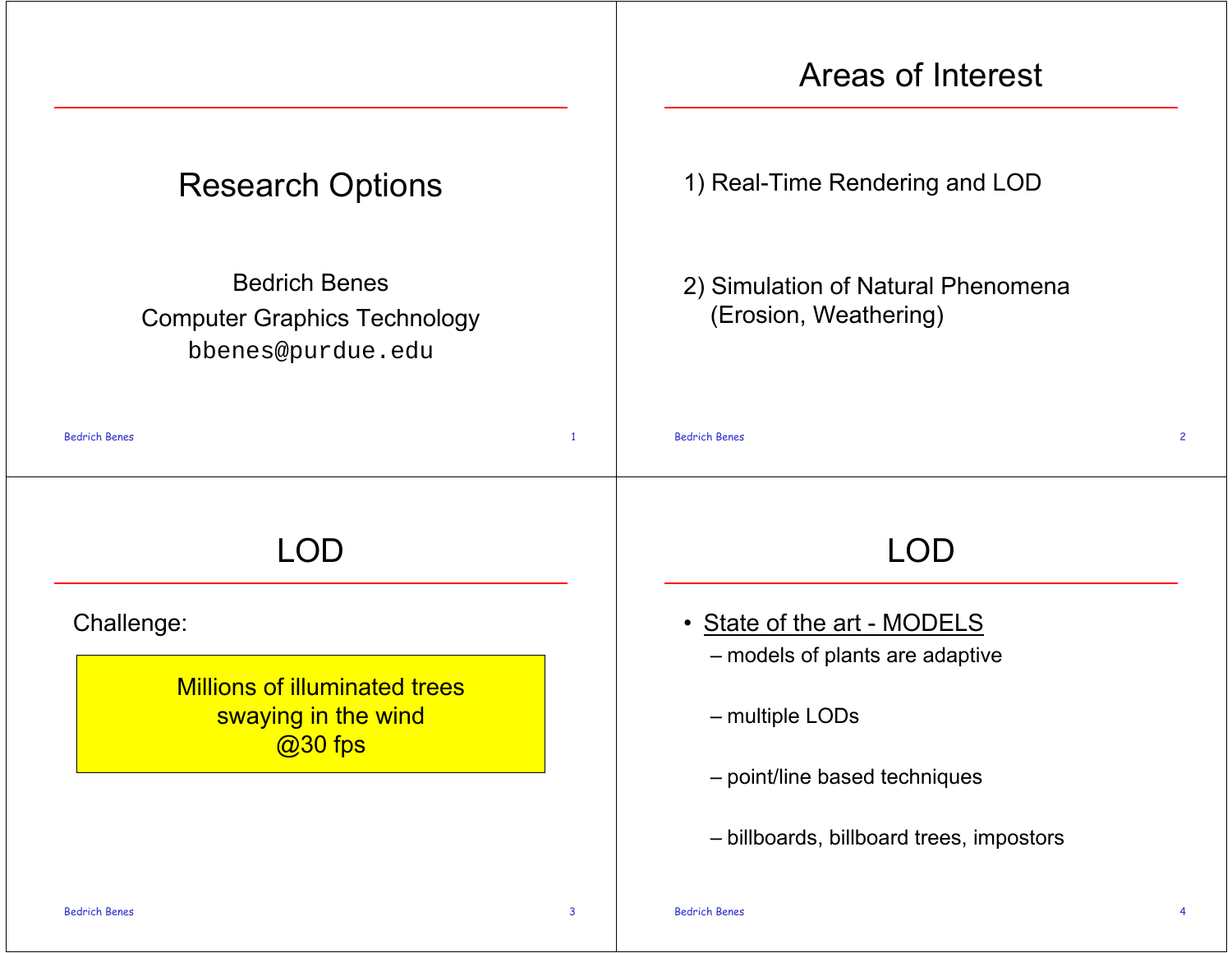# LOD

#### • State of the art – MODELS (contd.)

– transition?

– LOD0=geometry, LOD1=simplified geometry LOD2=billboard cloud, LOD3=billboard

# LOD

s to the contract of  $5$ 



# LOD

#### $\bullet$ art – ECOSY stancing  $\epsilon$  partitioning techniques (partial occlusion) – small plants (shrubs, grass) (80% of objects!) 3D textures, layers – trees (visually important) – perceptualization

Bedrich Benes $\mathsf{s}$  6

### LOD

#### • State of the art – MOTION

– simplified (branch, damp-spring motion)

– small trees do not move at all

Bedrich Benes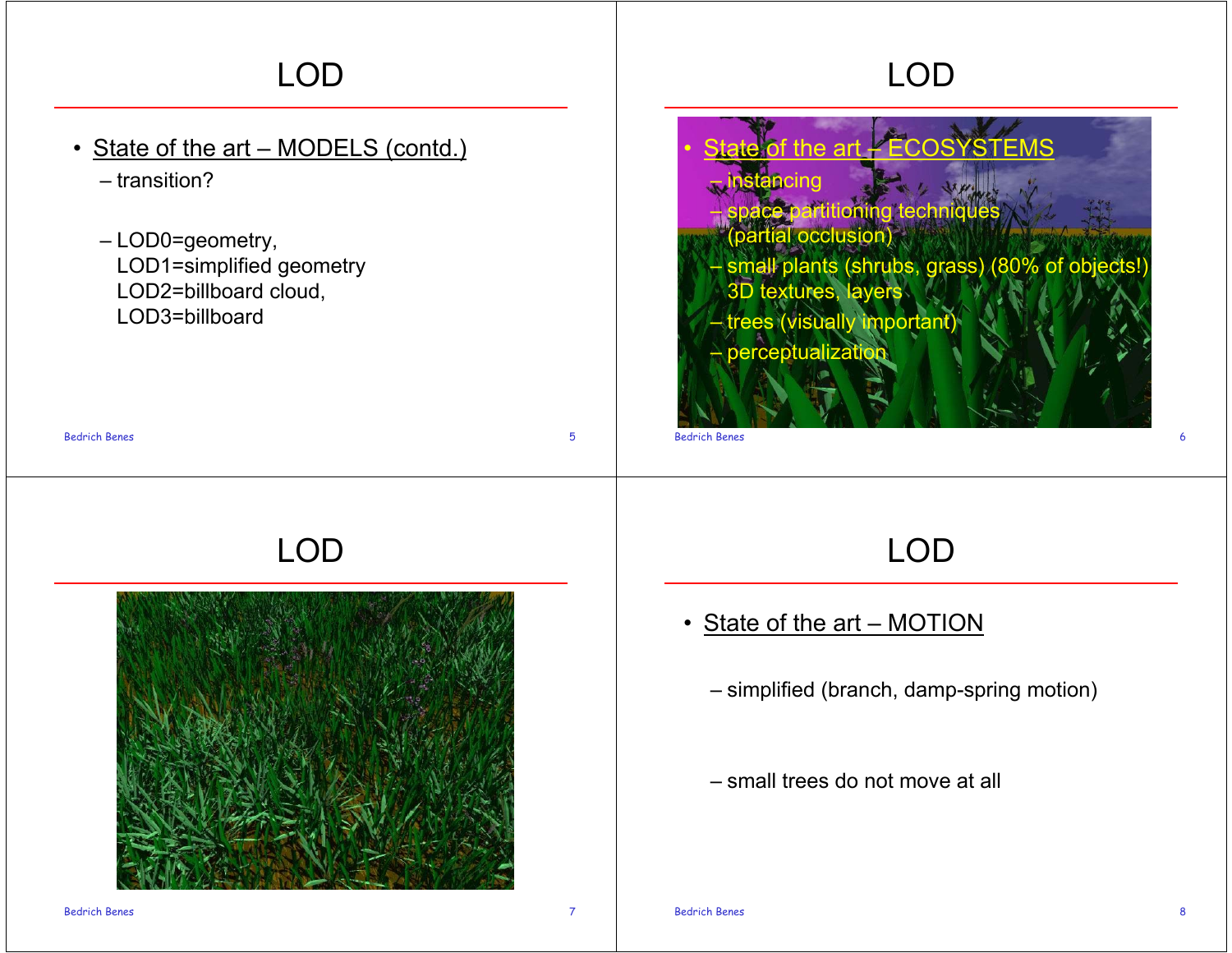# LOD

#### • State of the art – ILLUMINATION

- correct illumination unresolved even forstatic scenes
- RT on a cluster of supercomputers (10fps)
- simplified shader-based techniques (30fps)
- shadows
- diffuse-diffuse transport

# LOD

- s and the contract of the contract of the contract of the contract of the contract of the contract of the contract of the contract of the contract of the contract of the contract of the contract of the contract of the cont Bedrich Beness and the contract of  $\sim$  10  $\pm$  10  $\pm$  10  $\pm$  10  $\pm$  10  $\pm$  10  $\pm$  10  $\pm$  10  $\pm$  10  $\pm$ • Idea 1 – *temporal coherence* – could we exploit previous frame(s) for impostors? – could we warp some parts of scene using FS? – perceptualization (saliency maps) LOD
- Idea 2

Bedrich Benes

– *clustering and instancing for illumination*

LOD

- set of hierarchical clusters computed off-line
- Δt is assigned to illumination evaluation the structure is traversedthe best result is used
- Δt is different for different LODs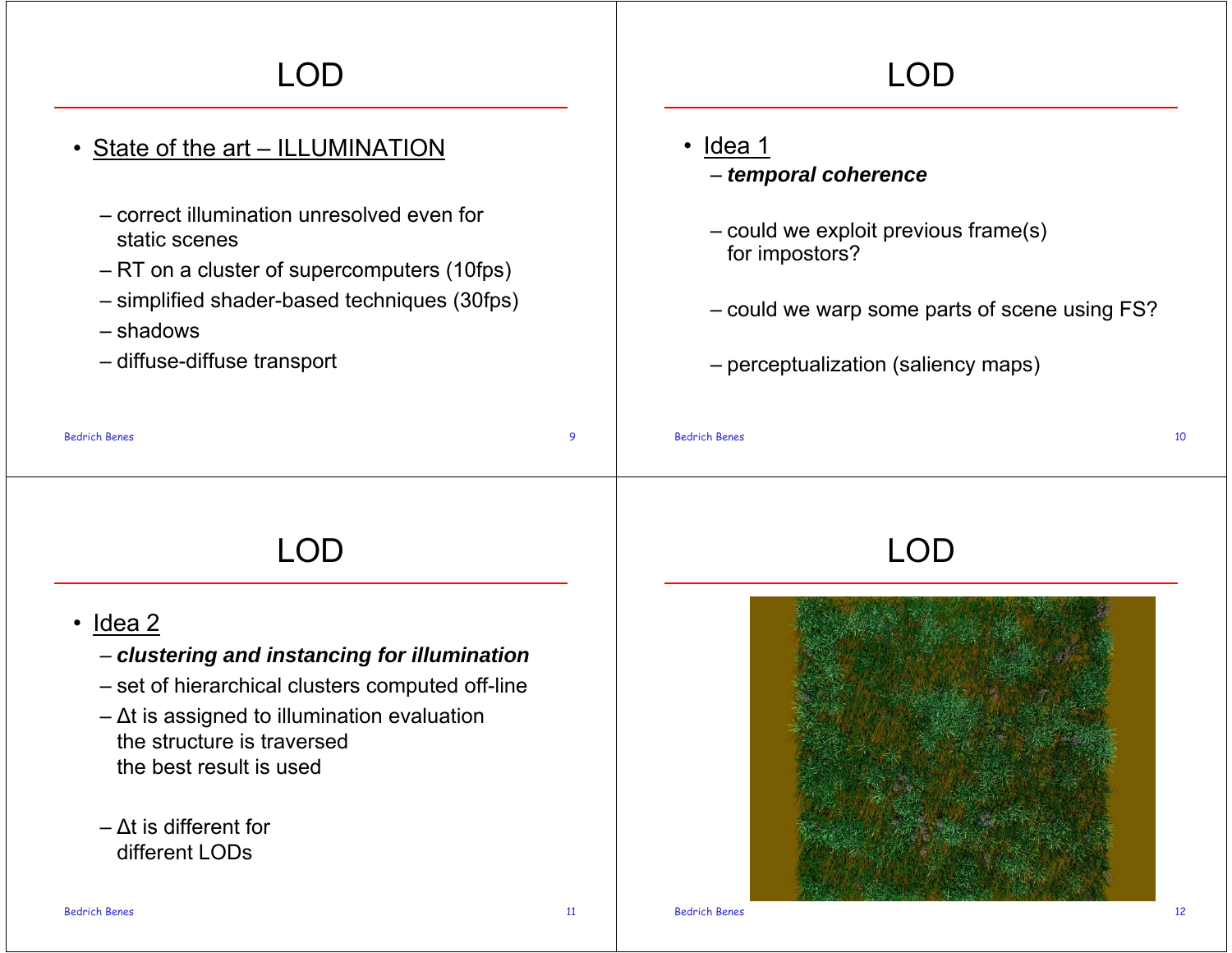| LOD                                                                                                                                                                                   | Erosion                                                                                                                                   |  |  |
|---------------------------------------------------------------------------------------------------------------------------------------------------------------------------------------|-------------------------------------------------------------------------------------------------------------------------------------------|--|--|
| <u>Idea 3</u><br>$\bullet$<br>- LOD for moving objects<br>- using animated billboards<br>• used from previous frames?<br>• calculated off-line?<br>- Fourier-like analysis of motion? | • Challenge:<br>General, user-friendly, physically-based<br>model of aging and weathering                                                 |  |  |
| <b>Bedrich Benes</b><br>13                                                                                                                                                            | <b>Bedrich Benes</b><br>14                                                                                                                |  |  |
| Erosion<br>• State of the Art<br>- dozens of ad hoc approaches<br>- interactive or off-line                                                                                           | Erosion<br><u>Idea 1 Sand motion</u><br>- nano level<br>- simulated as a regular height field<br>- coupled with particles<br>or as fluids |  |  |
| - no general-purpose approach published                                                                                                                                               | Theory of catastrophes<br>Visualization                                                                                                   |  |  |

Bedrich Benes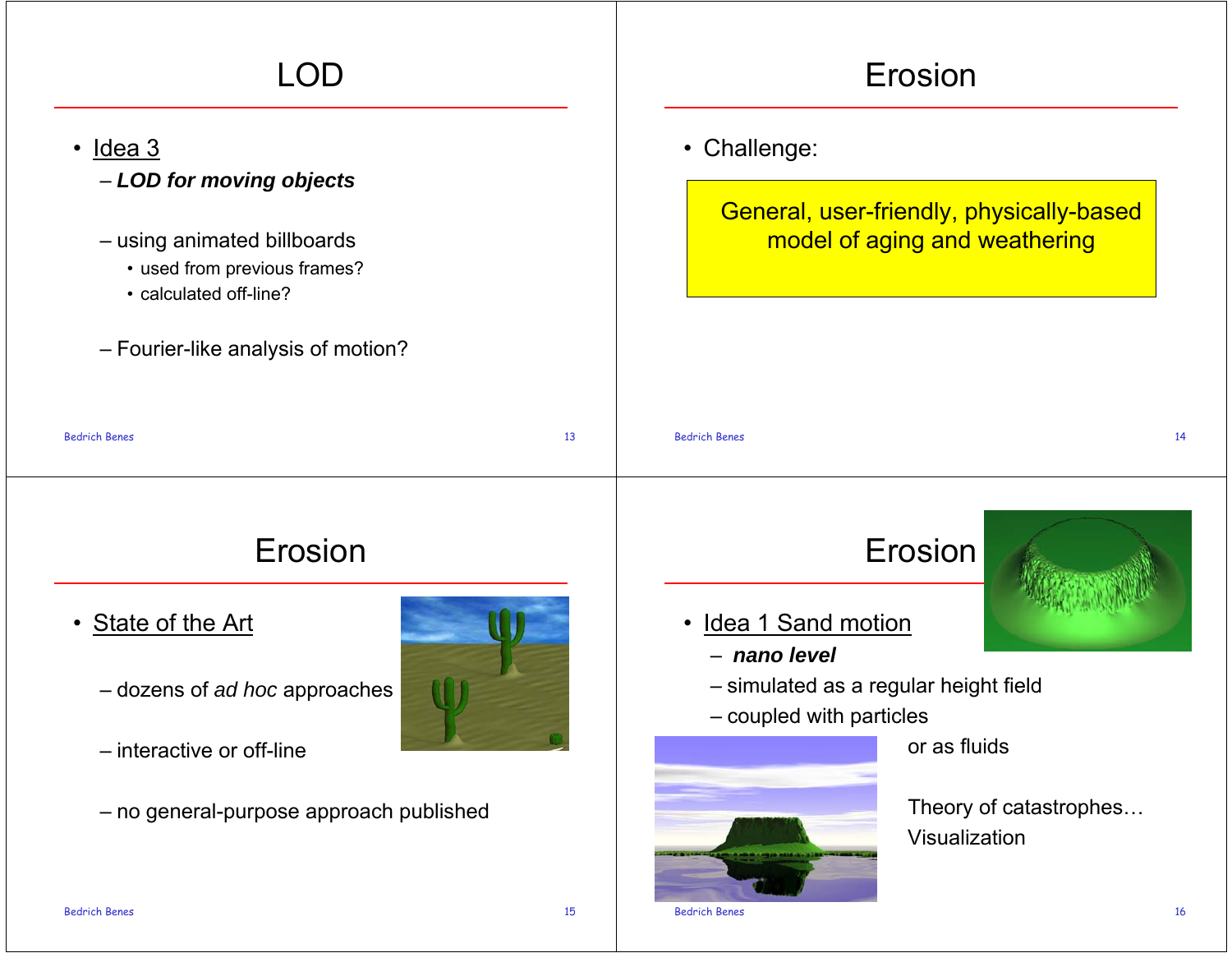# Erosion

- Idea 2 Large/Small scale erosion
	- *coupling NS-equations with erosion*
	- Navier-Stokes equations provide complete pressure field in fluids
	- Could this be coupled with an erosion model?

### Erosion

• Idea 2- Large/Small scale erosion





| <b>Bedrich Benes</b> | <b>Bedrich Benes</b> | 18 |
|----------------------|----------------------|----|
|                      |                      |    |

### Erosion

- Idea 2 Large/Small scale erosion
	- It can, but…





### Erosion

- Idea 2- Large/Small scale erosion
	- Goal interactive tools (brushes for MAYA)
	- Fast and easy to control erosion simulation
	- Connection to small/large scale…?

Bedrich Benes